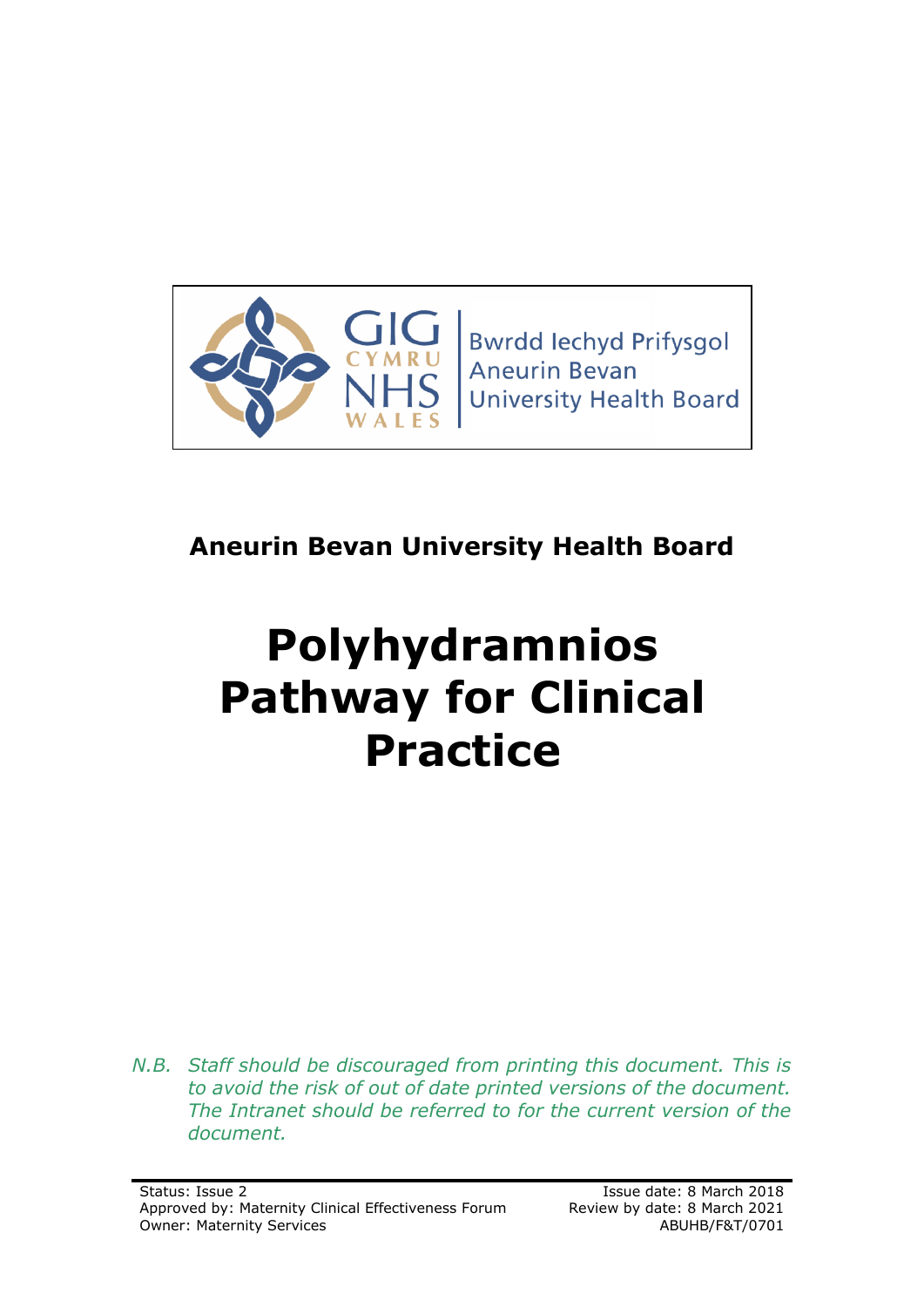#### **Contents:**

| $1 \quad$               |                                                        |  |
|-------------------------|--------------------------------------------------------|--|
| 1.1                     |                                                        |  |
| 1.2                     |                                                        |  |
| $\overline{2}$          |                                                        |  |
| $\overline{\mathbf{3}}$ |                                                        |  |
| $\overline{\mathbf{4}}$ |                                                        |  |
| 5                       |                                                        |  |
| 6                       | <b>Polyhydramnios - Clinical Practice in Singleton</b> |  |
|                         |                                                        |  |
|                         |                                                        |  |
|                         |                                                        |  |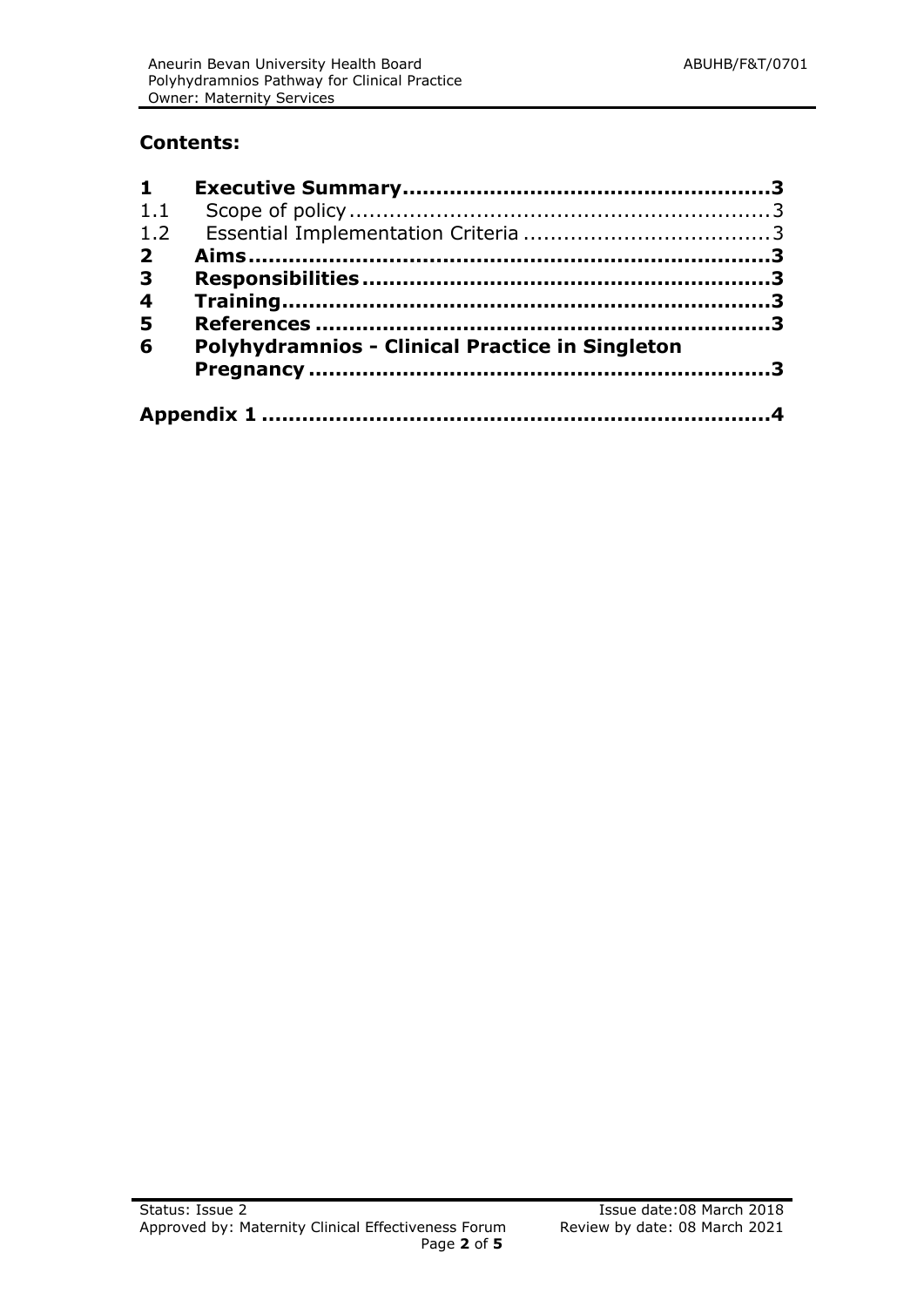#### <span id="page-2-0"></span>**1 Executive Summary**

This document is a clinical guideline designed to support safe and effective practice.

#### <span id="page-2-1"></span>**1.1 Scope of policy**

This guideline applies to all clinicians working within maternity services.

#### <span id="page-2-2"></span>**1.2 Essential Implementation Criteria**

Auditable standards are stated where appropriate.

#### <span id="page-2-3"></span>**2 Aims**

To provide support for clinical decision making.

#### <span id="page-2-4"></span>**3 Responsibilities**

The Gynaecology and Maternity Management team

#### <span id="page-2-5"></span>**4 Training**

Staff are expected to access appropriate training where provided. Training needs will be identified through appraisal and clinical supervision

#### <span id="page-2-6"></span>**5 References**

Karkhanis P and Patni S (2014) Polyhydramnios in singleton pregnancies: perinatal outcomes and management. TOG Volume 16, Number 3: 207-213

*This policy has undergone an equality impact assessment screening process using the toolkit designed by the NHS Centre Equality & Human Rights. Details of the screening process for this policy are available from the policy owner.*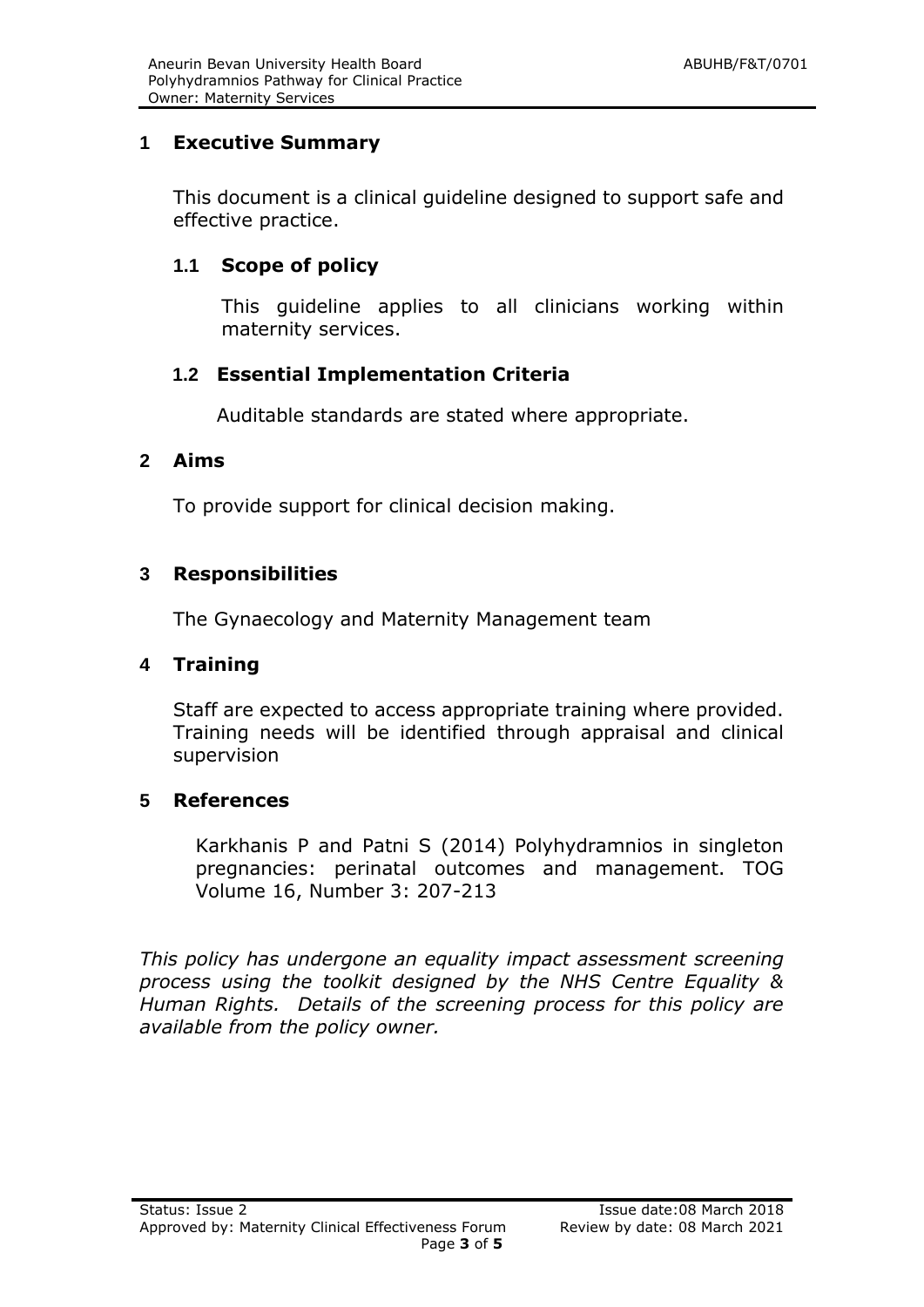#### **Polyhydramnios - Pathway for Clinical Practice in Singleton Pregnancy**

- $\triangleright$  Reported incidence of Polyhydramnios varies from 0.2 -3.9%
- $\triangleright$  Classified as Mild (AFI of 25-29.9cm) Moderate (AFI 30-34.9cm) Severe (AFI >35 cm)
- $\triangleright$  Perform further tests to identify likely causes for the polyhydramnios
- Mother OGTT Blood group and Rhesus typing Exclude maternal drug exposure (Lithium) Infection screen-CMV,Rubella,Toxoplasma,Parvovirus
- $\triangleright$  Fetus Ultrasound survey to exclude structural abnormalities (1% risk of anomaly with mild polyhydramnios and 11% with severe polyhydramnios)
- $\geq$  In 50-60% of cases no cause is found but surveillance is essential due to raised risk of perinatal morbidity and mortality
- $\triangleright$  Refer to Fetal medicine in case of
- o structural anomaly
- $\circ$  growth restriction with polyhydramnios
- $\circ$  concerns with fetal movements
- o severe or worsening polyhydramnios
- Counsel women regarding increased risk of preterm labour and delivery, unstable fetal lie, rupture of membranes with cord prolapse, intervention in labour including emergency caesarean section and postpartum haemorrhage
- $\triangleright$  Consider antenatal steroids if evidence of preterm labour
- $\triangleright$  No benefit for IOL in unexplained polyhydramnios
- $\triangleright$  Neonatal assessment with naso gastric tube (to check patency of upper GI tract prior to feeding)